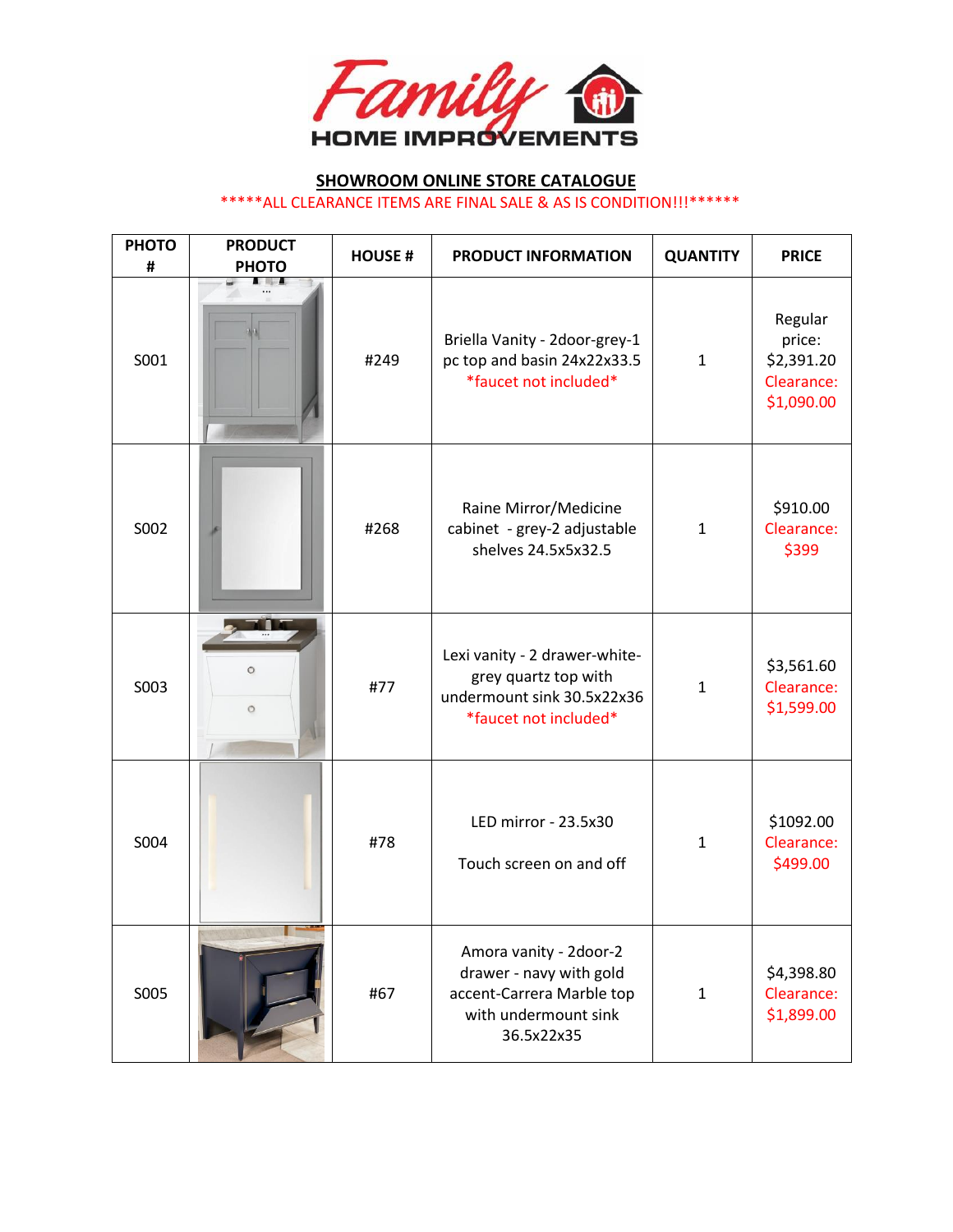

| S006        | $\rightarrow$ 715          | #162 | Calabria vanity - 1door - 2<br>drawers-black - black quartz<br>top with undermount sink<br>48.5x22x34<br>*faucet not included*     | $\mathbf{1}$ | \$5,150.60<br>Clearance:<br>\$,2499.00 |
|-------------|----------------------------|------|------------------------------------------------------------------------------------------------------------------------------------|--------------|----------------------------------------|
| S007        |                            | #163 | Raine Mirror/Medicine<br>cabinet - black-2 adjustable<br>shelves 24.5x5x32.5                                                       | $\mathbf{1}$ | \$910.00<br>Clearance:<br>\$399        |
| <b>SO08</b> | $\blacksquare$<br><b>f</b> | #29  | Manhattan vanity - 3<br>drawer-black - Carrera<br>marble top with undermount<br>sink 37x22x35 \$2,436.00)<br>*faucet not included* | $\mathbf{1}$ | \$2,436.00<br>Clearance:<br>\$1,199.00 |
| S009        |                            | #223 | Torino vanity - 6 drawer - 1<br>door - white - black quartz<br>top with undermount sink<br>48.5x22.5x35<br>*faucet not included*   | $\mathbf{1}$ | \$5,426.40<br>Clearance:<br>\$2,799.00 |
| S010        |                            | #35  | New Castle vanity - 1<br>drawer-open shelf - white -<br>grey top with undermount<br>sink 24.5x22x34<br>*faucet not included*       | $\mathbf{1}$ | \$2714.60<br>Clearance:<br>\$1,099.00  |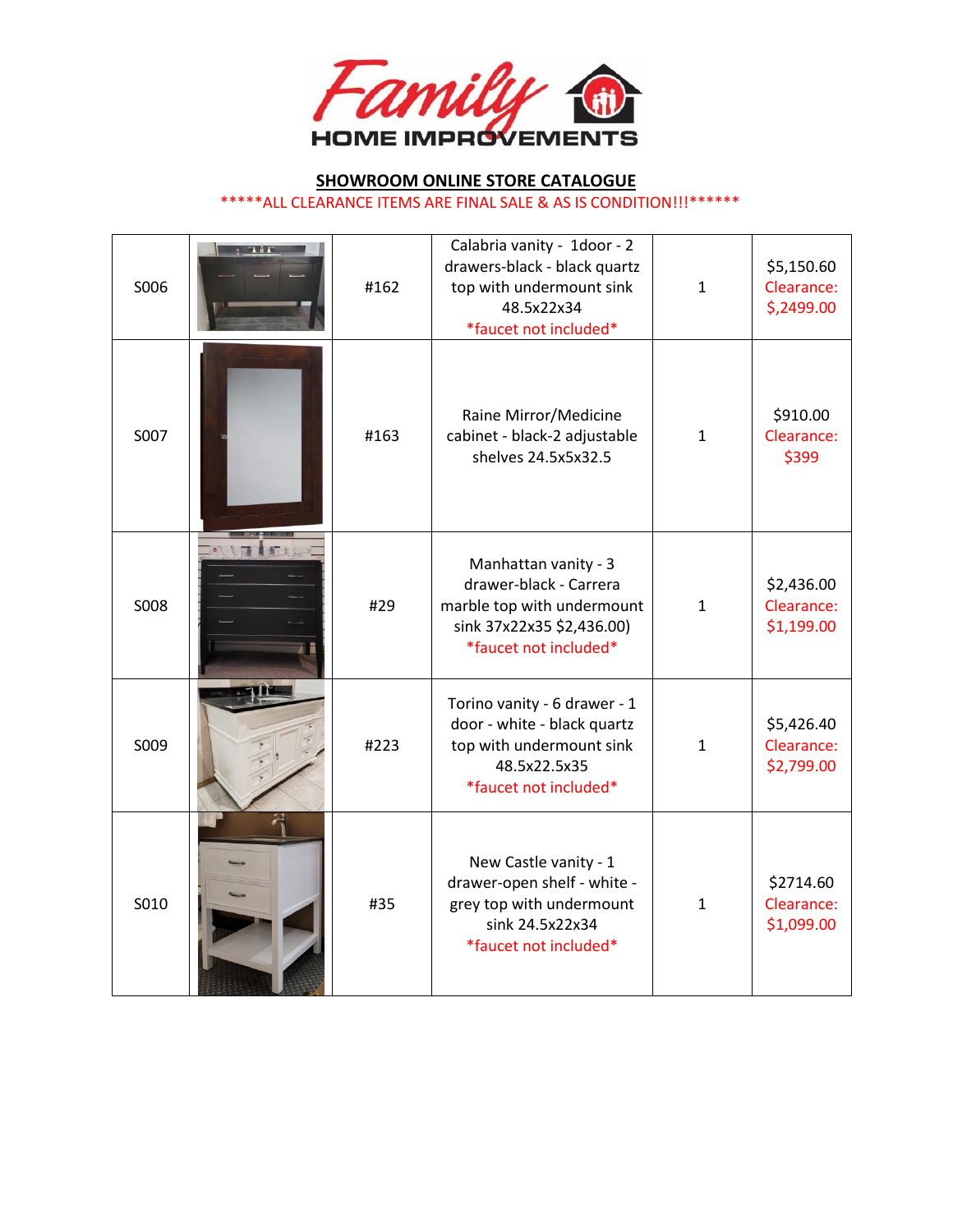

| S011 | #269 | Transitional mirror - white<br>24x33.5                                                                                                                 | $\mathbf{1}$ | \$557.20<br>Clearance:<br>\$249        |
|------|------|--------------------------------------------------------------------------------------------------------------------------------------------------------|--------------|----------------------------------------|
| S012 | #227 | Pillow vanity - eggplant<br>cabinets - grey corian top<br>with stainless steel<br>undermount sink 90x23x82.5<br>photo #1<br>*faucet not included*      | $\mathbf{1}$ | \$3,156.40<br>Clearance:<br>\$2,799.00 |
| S013 | #227 | Pillow vanity - #227 eggplant<br>cabinets - grey corian top<br>with stainless steel<br>undermount sink 90x23x82.5<br>photo #2<br>*faucet not included* |              | See above<br>for pricing<br>1 set only |
| S014 | #235 | Zebra wood floating vanity -<br>2 drawers-open shelf - tan<br>quartz top 64x20x20.5<br>*faucet and sink not<br>included*                               | $\mathbf{1}$ | \$3,500.00<br>Clearance:<br>\$2,499.00 |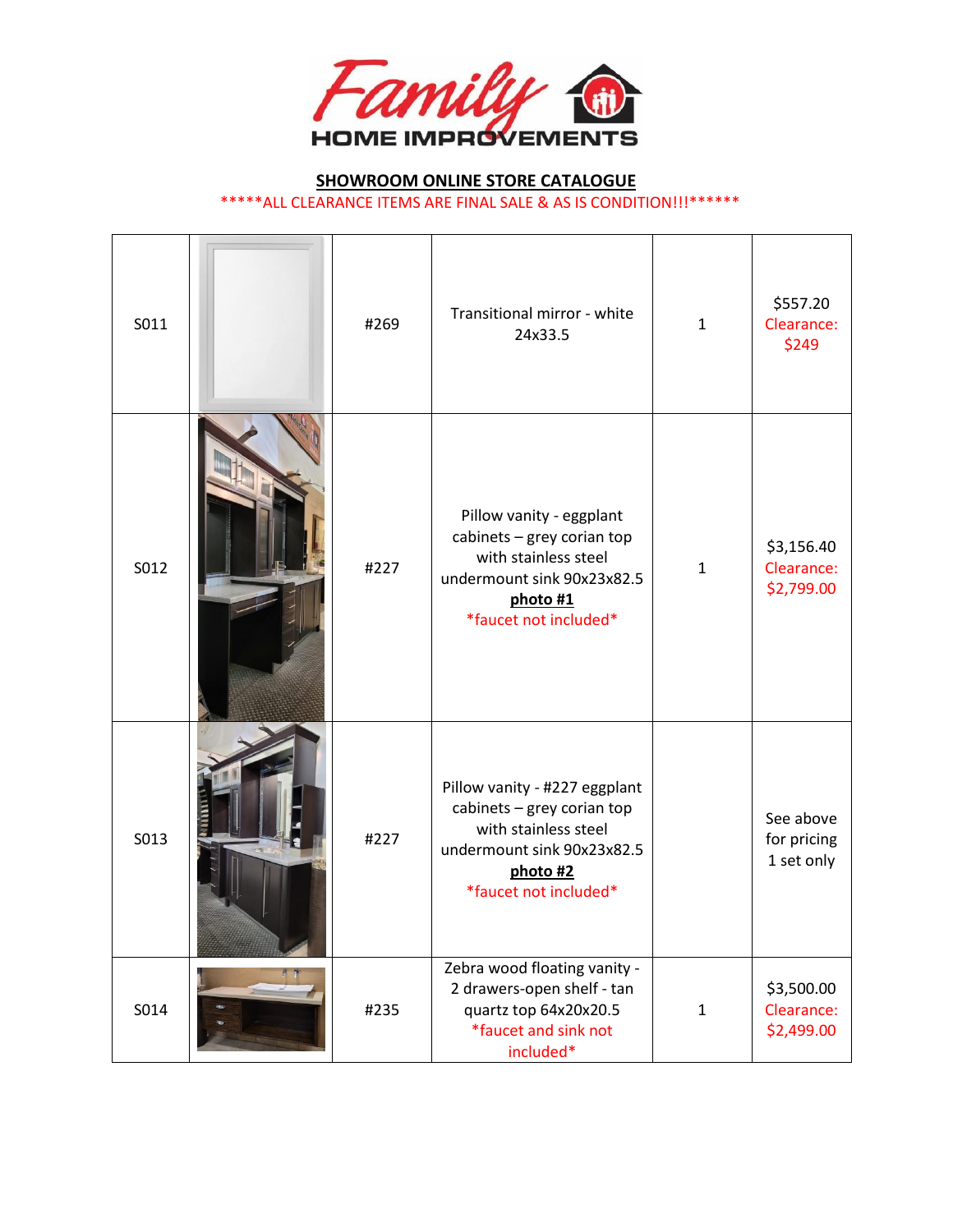

| S015 | #193 | Tassani vessel sink - white<br>31x15.5x3.5                                                             | $\mathbf{1}$ | \$108.80                               |
|------|------|--------------------------------------------------------------------------------------------------------|--------------|----------------------------------------|
| S016 |      |                                                                                                        |              |                                        |
| S017 |      |                                                                                                        |              |                                        |
| S018 | #256 | Laurel vanity - 3 drawers -<br>cafe cabinet - cream quartz<br>top with undermount sink<br>36.5x22x35.5 | $\mathbf{1}$ | \$4,636.80<br>Clearance:<br>\$2,299.00 |
| S019 | #132 | Ronbow mirror/medicine<br>cabinet 2 adjustable shelves-<br>open shelf - cafe 23x5x34                   | $\mathbf{1}$ | \$1,050.00<br>Clearance:<br>\$399.00   |
| S020 | #225 | Torino linen cabinet - 3<br>drawers - 1 glass door - 2<br>adjustable shelves - white<br>23x17.5x72     | $\mathbf{1}$ | \$4,172.00<br>Clearance:<br>\$1,999.00 |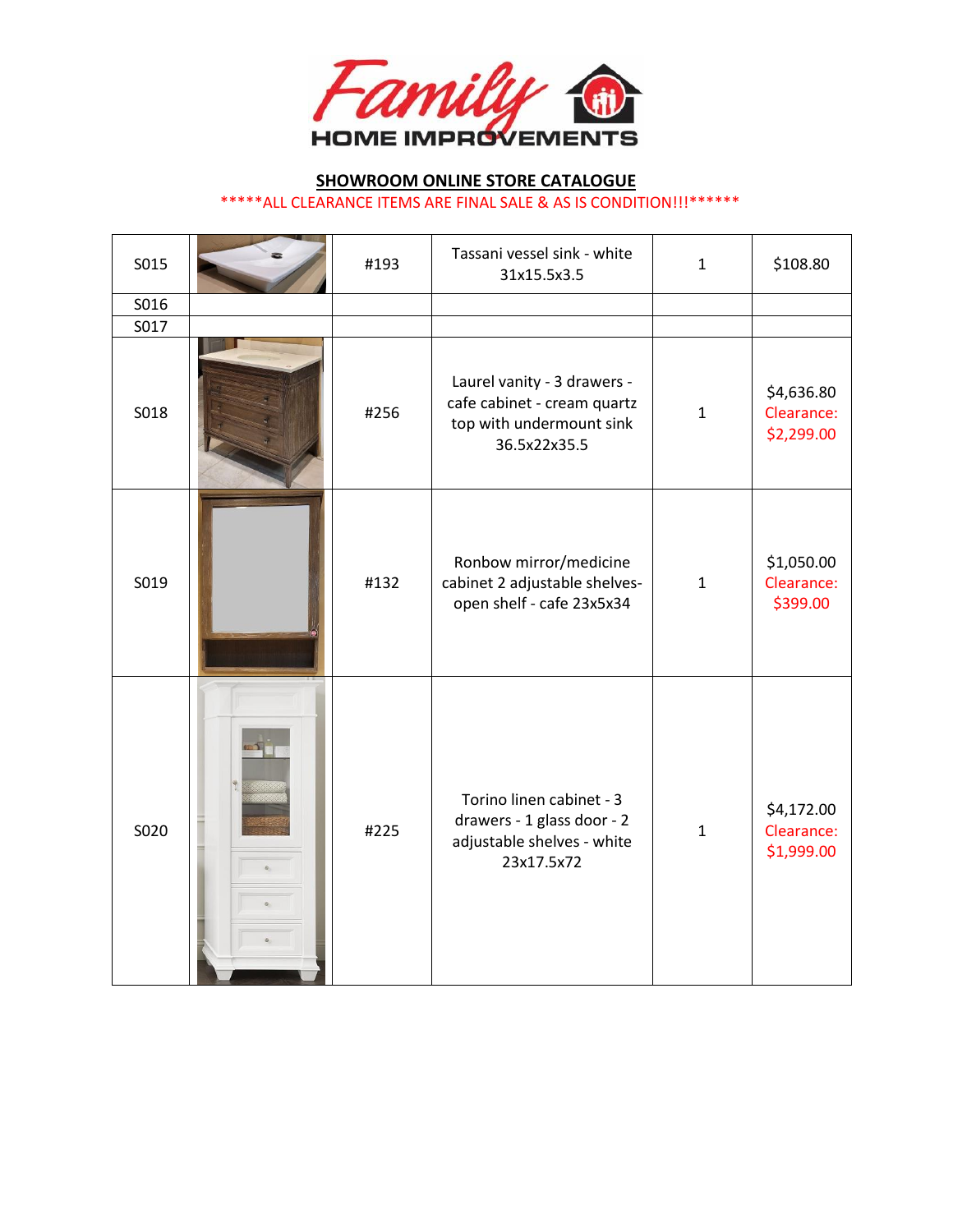

| S021 |                   | #224                          | Torino mirror/ medicine<br>cabinet - 2 adjustable<br>shelves - white 27x5x34                                                  | $\mathbf{1}$ | \$1,050.00<br>Clearance:<br>\$399.00                                                           |
|------|-------------------|-------------------------------|-------------------------------------------------------------------------------------------------------------------------------|--------------|------------------------------------------------------------------------------------------------|
| S022 |                   | #265 (door)<br>#266 (base)    | Fleurco Kinetik Slice shower<br>door<br>Slice shower base 64x36x79<br>*faucet not included*                                   | $\mathbf{1}$ | \$1919.60<br>(door)<br>Clearance:<br>\$859.00<br>\$1070.00<br>(base)<br>Clearance:<br>\$535.00 |
| S023 |                   | #272<br>(door)<br>#212 (base) | Fleurco Platinum 3-sided<br>shower enclosure<br>Urbana shower silgranite<br>base with bench 60x34x75<br>*faucet not included* | $\mathbf{1}$ | \$1,207.60<br>(door)<br>\$1,513.20<br>(base)                                                   |
| S024 |                   | #215 (door)<br>#214 (base)    | Fashion corner Shower door<br>Zen shower base - 60x36x74<br>*faucet not included*                                             | $\mathbf{1}$ | \$3,065.00<br>(door)<br>Clearance:<br>\$1,539<br>\$1,020.00<br>(base)<br>Clearance:<br>\$510   |
| S025 | $\leftrightarrow$ | #261                          | Neptune Ruby freestanding<br>tub white 60x31.5x23                                                                             | $\mathbf{1}$ | \$3195.00<br>Clearance:<br>\$1,999                                                             |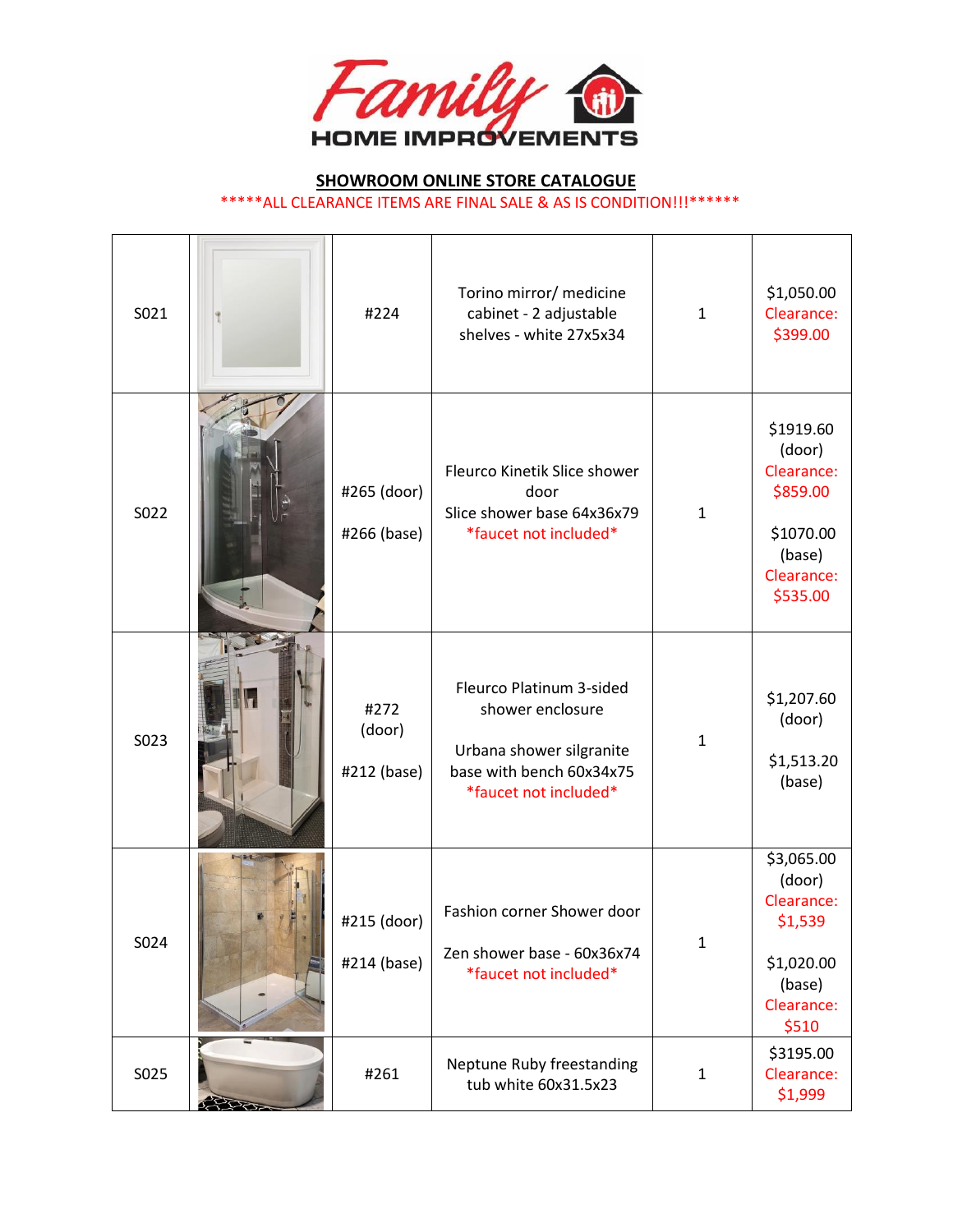

| S026 | #226 | Neptune Malaga<br>freestanding tub - white<br>59x30x28                       | $\mathbf{1}$ | \$2,450.00                         |
|------|------|------------------------------------------------------------------------------|--------------|------------------------------------|
| S027 | #82  | TOTO Aquia 1 piece<br>elongated toilet with seat<br>and cover - white        | $\mathbf{1}$ | \$893.00<br>Clearance:<br>\$450    |
| S028 | #184 | Kohler Cimmaron 2 piece<br>round front toilet with seat<br>and cover - white | $\mathbf{1}$ | Clearance:<br>\$185.20             |
| S029 | #177 | TOTO Drake II 2-piece<br>elongated toilet with seat<br>and cover - white     | $\mathbf{1}$ | \$646.00<br>Clearance:<br>\$323.00 |
| S030 | #84  | TOTO Ultramax II 1-piece<br>elongated toilet with seat<br>and cover - white  | $\mathbf{1}$ | \$743.00<br>Clearance:<br>\$399.00 |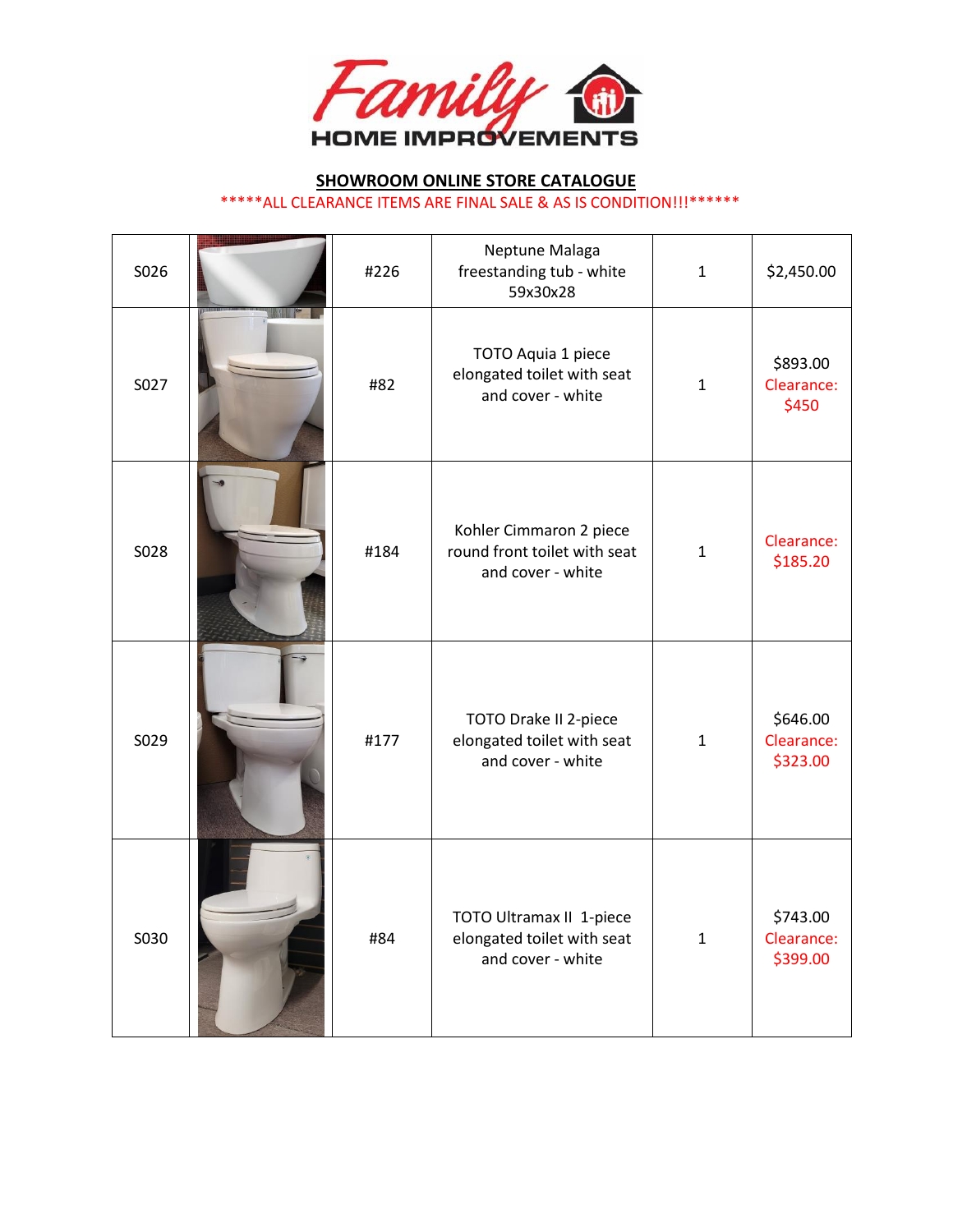

| S031 | #186 | Caroma Caravelle elongated<br>toilet with seat and cover -<br>white                                                                     | $\mathbf{1}$ | \$226.40                                               |
|------|------|-----------------------------------------------------------------------------------------------------------------------------------------|--------------|--------------------------------------------------------|
| S032 | #367 | American Standard Studio<br>Carre sink - white 16x16                                                                                    | $\mathbf{1}$ | \$336.00<br>Clearance:<br>\$119                        |
| S033 | #203 | Kohler Memoirs sink - white<br>23x19<br>*Faucet not included*                                                                           | $\mathbf{1}$ | \$369.00<br>Clearance;<br>\$139                        |
| S034 | #113 | Aztec tile square sink black<br>quartz W/Mosaic Design<br>17x17, vessel style                                                           | $\mathbf{1}$ | \$325.00<br>Clearance:<br>\$169.00                     |
| S035 | #109 | Spiral mosaic sink - black and<br>silver 17 diameter. Can be<br>surface mounted or<br>undermount w/decorative<br>satin sun pop-up drain | $\mathbf{1}$ | $$425.00 -$<br>sink<br>Clearance<br>\$229.00 -<br>sink |
| S036 | #112 | Small tile mosaic sink - blue<br>17 diameter<br>w/decorative big fish pop-up<br>drain                                                   | $\mathbf{1}$ | \$930.00<br>Clearance:<br>\$359                        |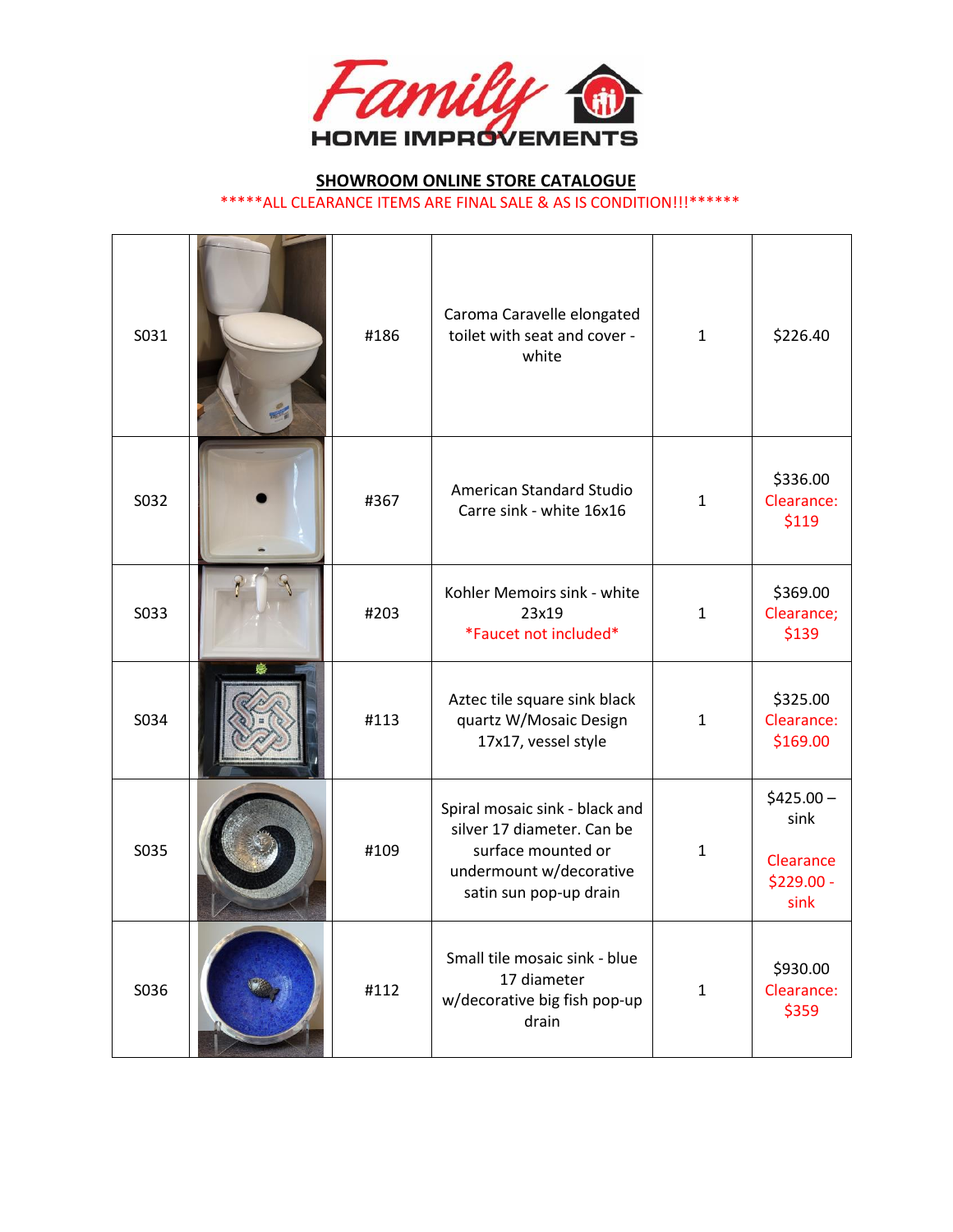

| S037 | #333 | Kohler Hexalyn sink - black<br>21.5x19<br>8" o.c. drilling<br>*Faucet not included*                 | $\mathbf{1}$ | Clearance:<br>\$49.00          |
|------|------|-----------------------------------------------------------------------------------------------------|--------------|--------------------------------|
| S038 | #74  | <b>American Standard Cadet</b><br>Everclean oval sink - white<br>21x18<br>*Faucet not included*     | $\mathbf{1}$ | \$135.00<br>Clearance:<br>\$69 |
| S039 | #349 | Kohler Jasmine octagon sink<br>- green 21.5X19.5<br>8" o.c. drilling                                | $\mathbf{1}$ | \$104.25<br>Clearance:<br>\$59 |
| S040 | #201 | American standard Aqualyn<br>sink - #201 linen 20.5x18<br>4" o.c. drilling<br>*Faucet not included* | $\mathbf{1}$ | \$116.10<br>Clearance:<br>\$59 |
| S041 | #352 | American Standard Aqualyn<br>sink - blue 20.5x18<br>4" o.c. drilling                                | $\mathbf{1}$ | Clearance<br>\$35.00           |
| S042 | #351 | <b>American Standard Elisse</b><br>Sink - mint green 24x18<br>Single hole drilling                  | $\mathbf{1}$ | \$149.00<br>Clearance:<br>\$59 |
| S043 | #154 | Galaxy with Ivory Sun Drain                                                                         |              | \$37.50<br>Clearance:<br>\$10  |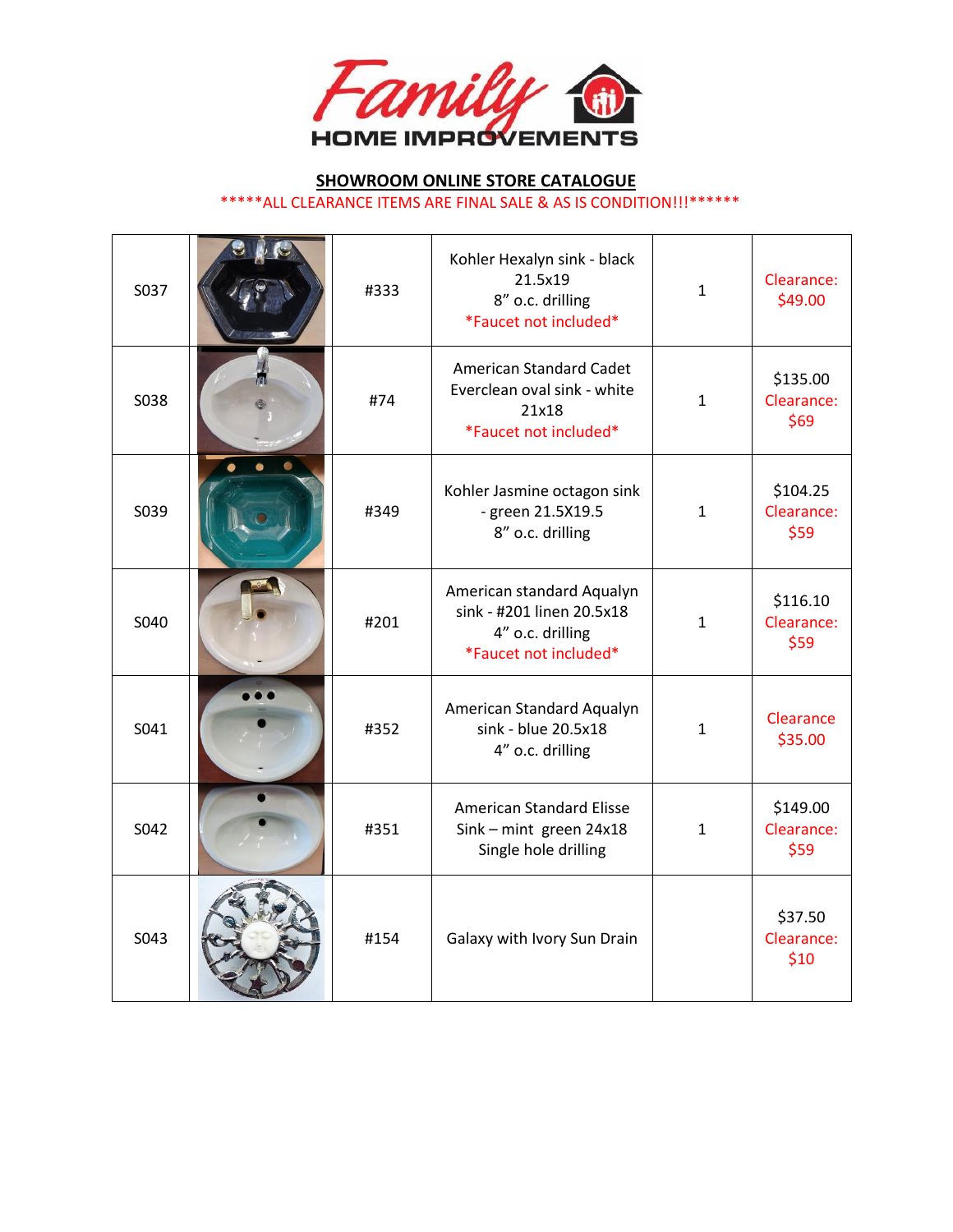

| S044 |                     | #155 | <b>Beaded with Fall Leave</b><br>Cloisonné Drain                                    | $\mathbf{1}$ | \$37.50<br>Clearance:<br>\$10   |
|------|---------------------|------|-------------------------------------------------------------------------------------|--------------|---------------------------------|
| S045 |                     | #136 | Kohler Fairfax 8 oc lavatory<br>faucet - brushed nickel                             | $\mathbf{1}$ | \$342.60<br>Clearance:<br>\$159 |
| S046 |                     | #375 | American Standard Serin<br>faucet - single handle<br>lavatory faucet - satin nickel | $\mathbf{1}$ | \$518.00<br>Clearance<br>\$99   |
| S047 |                     | #160 | Brizo Vesi 8 O/C lavatory<br>faucet - brushed nickel                                | $\mathbf{1}$ | Clearance:<br>\$159             |
| S048 | <b>The Research</b> | #108 | Riobel VS single handle<br>lavatory faucet - brushed<br>nickel                      | $\mathbf{1}$ | Clearance:<br>\$92.25           |
| S049 |                     | #161 | Neptune wall mount lavatory<br>faucet, chrome                                       | $\mathbf{1}$ | \$430.00<br>Clearance:<br>\$99  |
| S050 |                     | #239 | Riobel QS single handle<br>lavatory faucet - chrome                                 | $\mathbf{1}$ | Clearance:<br>\$81.25           |
| S051 |                     |      |                                                                                     |              |                                 |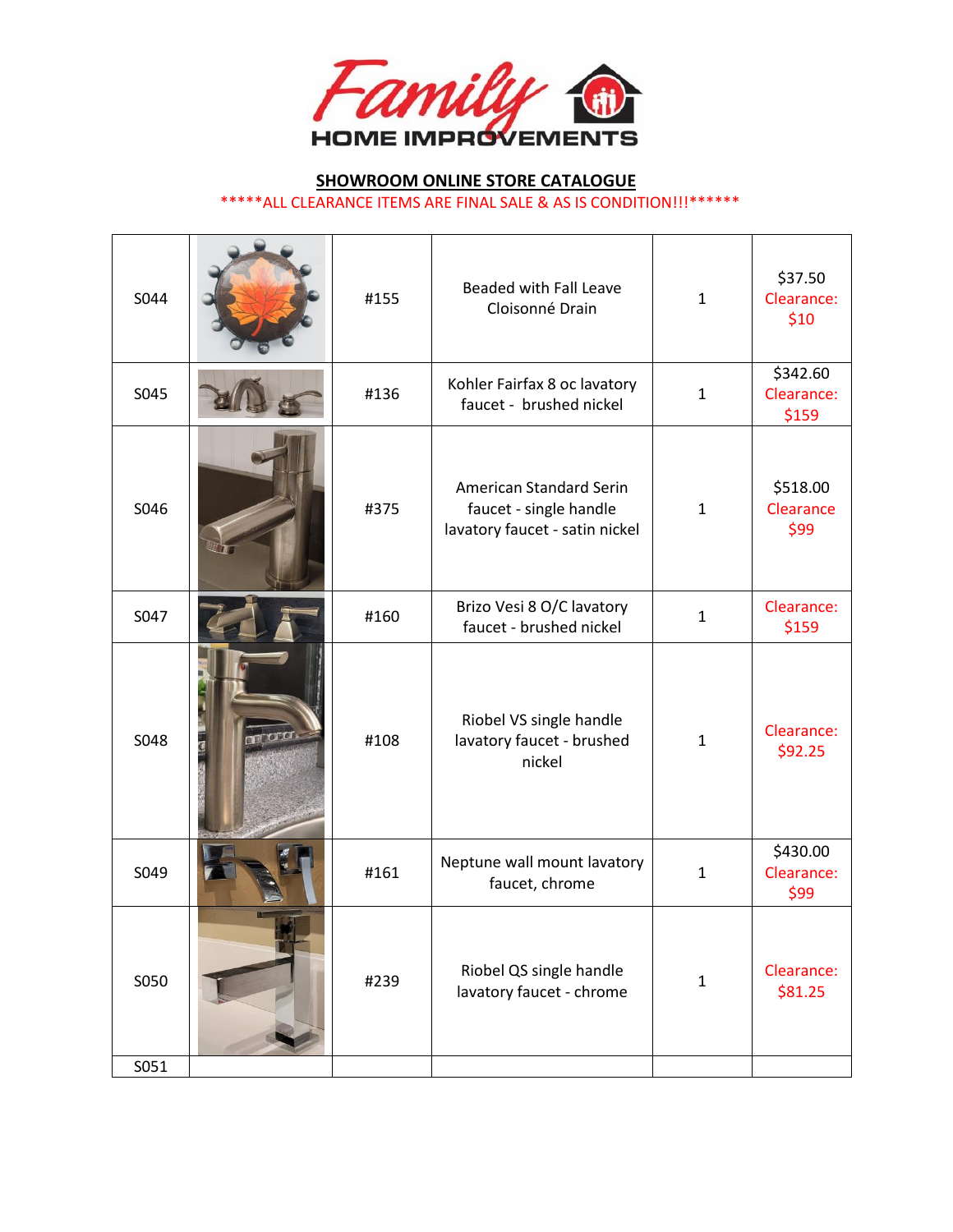

| S052 | #360 | Delta 8 O/C lavatory faucet -<br>chrome and brass              | $\mathbf{1}$ | \$174.90<br>Clearance<br>\$79  |
|------|------|----------------------------------------------------------------|--------------|--------------------------------|
| S053 | #348 | Delta 4 O/C lavatory faucet -<br>single handle brass           | $\mathbf{1}$ | \$81.00<br>Clearance:<br>\$39  |
| S054 | #353 | Delta Talia 8 O/C lavatory<br>faucet - white and brass         | $\mathbf{1}$ | \$151.25<br>Clearance:<br>\$39 |
| S055 | #309 | Teo 4 O/C lavatory faucet -<br>chrome                          | $\mathbf{1}$ | Clearance<br>\$78.90           |
| S056 | #283 | Teo 8 O/C lavatory faucet -<br>chrome                          | $\mathbf{1}$ | Clearance<br>\$113.68          |
| S057 | #289 | Kiki single handle lavatory<br>faucet - chrome                 | $\mathbf{1}$ | Clearance<br>\$68.00           |
| S058 | H5/  | Kohler Devonshire 8 O/C<br>lavatory faucet - brushed<br>nickel | T.           | Clearance<br>\$185.20          |
| S059 |      |                                                                |              |                                |
| S060 | #2   | Leland 4 O/C lavatory faucet<br>- brilliance stainless         | $\mathbf 1$  | Clearance<br>\$63.11           |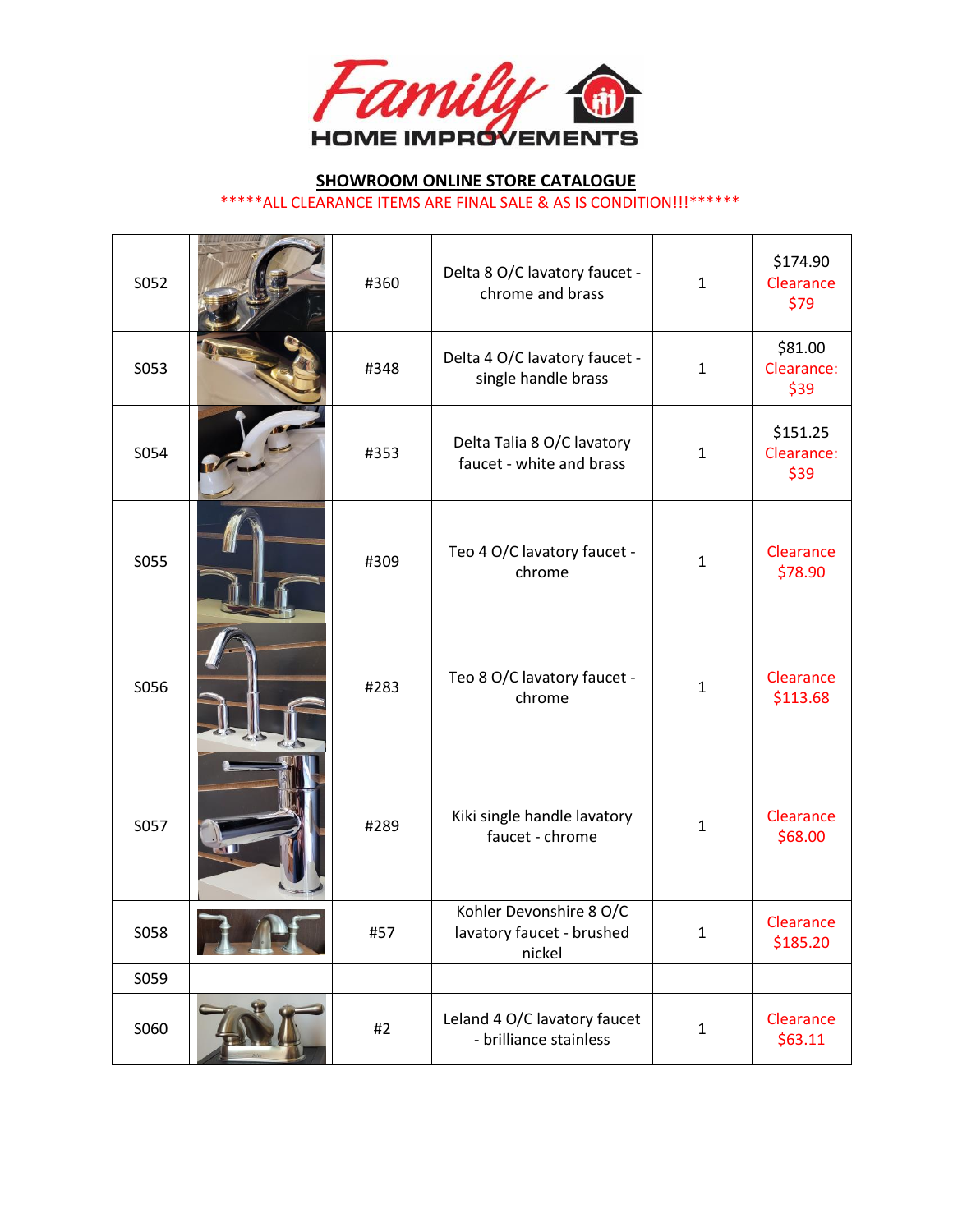

| S061 | #26 | <b>American Standard Mello</b><br>single handle lavatory faucet<br>- chrome | $\mathbf{1}$ | \$327.00<br>Clearance<br>\$109 |
|------|-----|-----------------------------------------------------------------------------|--------------|--------------------------------|
| S062 | #65 | Proflo 4" O/C lavatory faucet<br>#PFWS2840                                  | $\mathbf{1}$ | Clearance<br>\$66.00           |
| S063 | #64 | Proflo 8" O/C lavatory faucet<br>- brushed nickel -<br>#PFWS7860            | $\mathbf{1}$ | Clearance<br>\$102.00          |
| S064 | #62 | Proflo single handle lavatory<br>faucet - oil rubbed bronze<br>#PFWS7850    | $\mathbf{1}$ | Clearance<br>\$79.00           |
| S065 | #63 | Proflo 4" O/C lavatory faucet<br>chrome #PFWS7840                           | $\mathbf{1}$ | Clearance<br>\$45.00           |
| S066 | #60 | Proflo 8" O/C lavatory faucet<br>chrome #PFWS2860                           | $\mathbf{1}$ | Clearance<br>\$99.00           |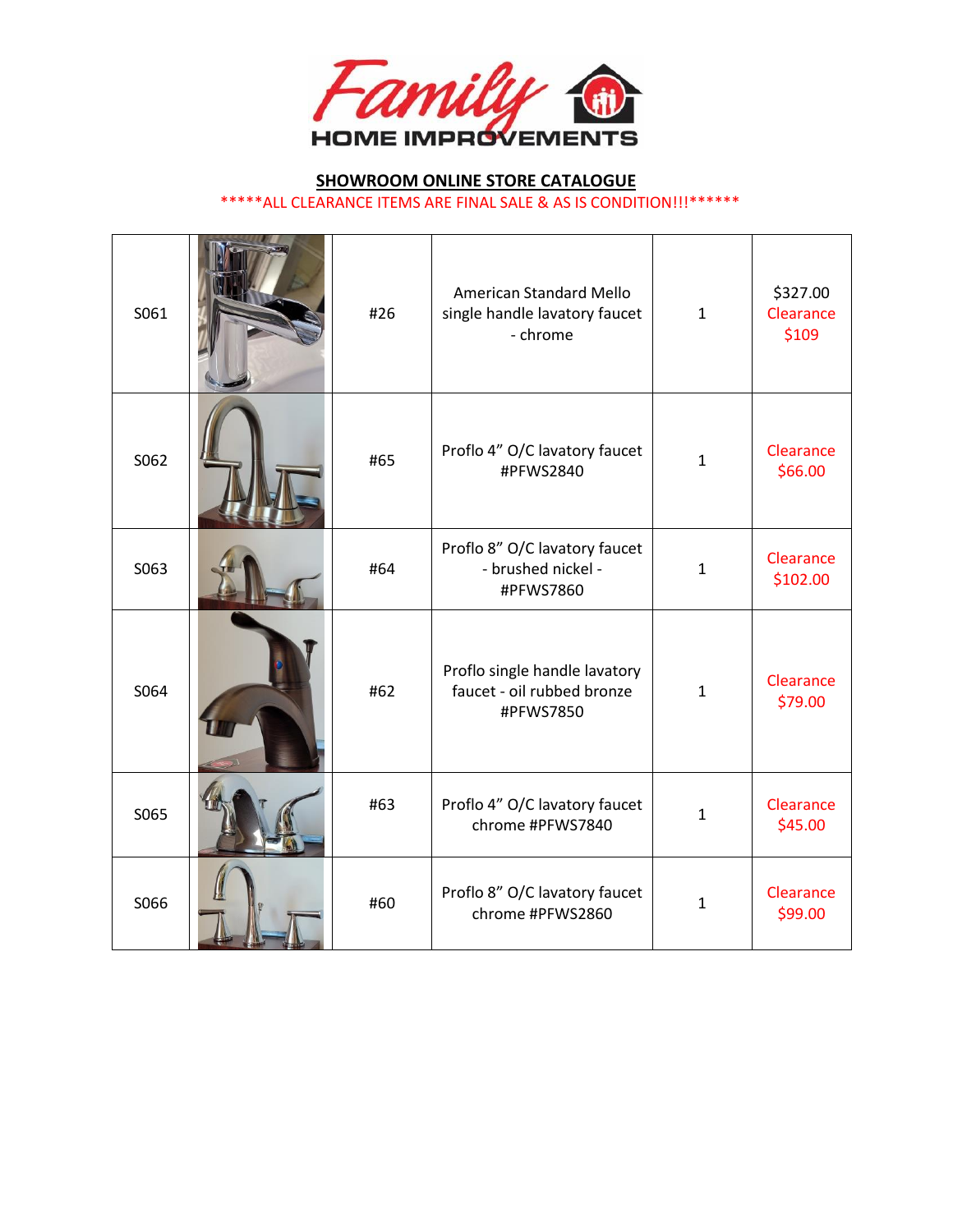

# **SHOWROOM ONLINE STORE CATALOGUE**

| *****ALL CLEARANCE ITEMS ARE FINAL SALE & AS IS CONDITION!!!****** |  |
|--------------------------------------------------------------------|--|
|                                                                    |  |

| S067 | #17  | Delta Fioriano kitchen faucet<br>with soap dispenser -<br>chrome                                       | $\mathbf{1}$ | Clearance<br>\$158.98 |
|------|------|--------------------------------------------------------------------------------------------------------|--------------|-----------------------|
| S068 | #102 | Aquabrass tub and shower<br>kit with diverter valve trim<br>tub spout and handheld -<br>chrome         | $\mathbf{1}$ | Clearance:<br>\$299   |
| S069 | #222 | Aquabrass tub and shower<br>kit with diverter valve trim<br>tub spout and handheld -<br>brushed nickel | $\mathbf{1}$ | Clearance<br>\$349    |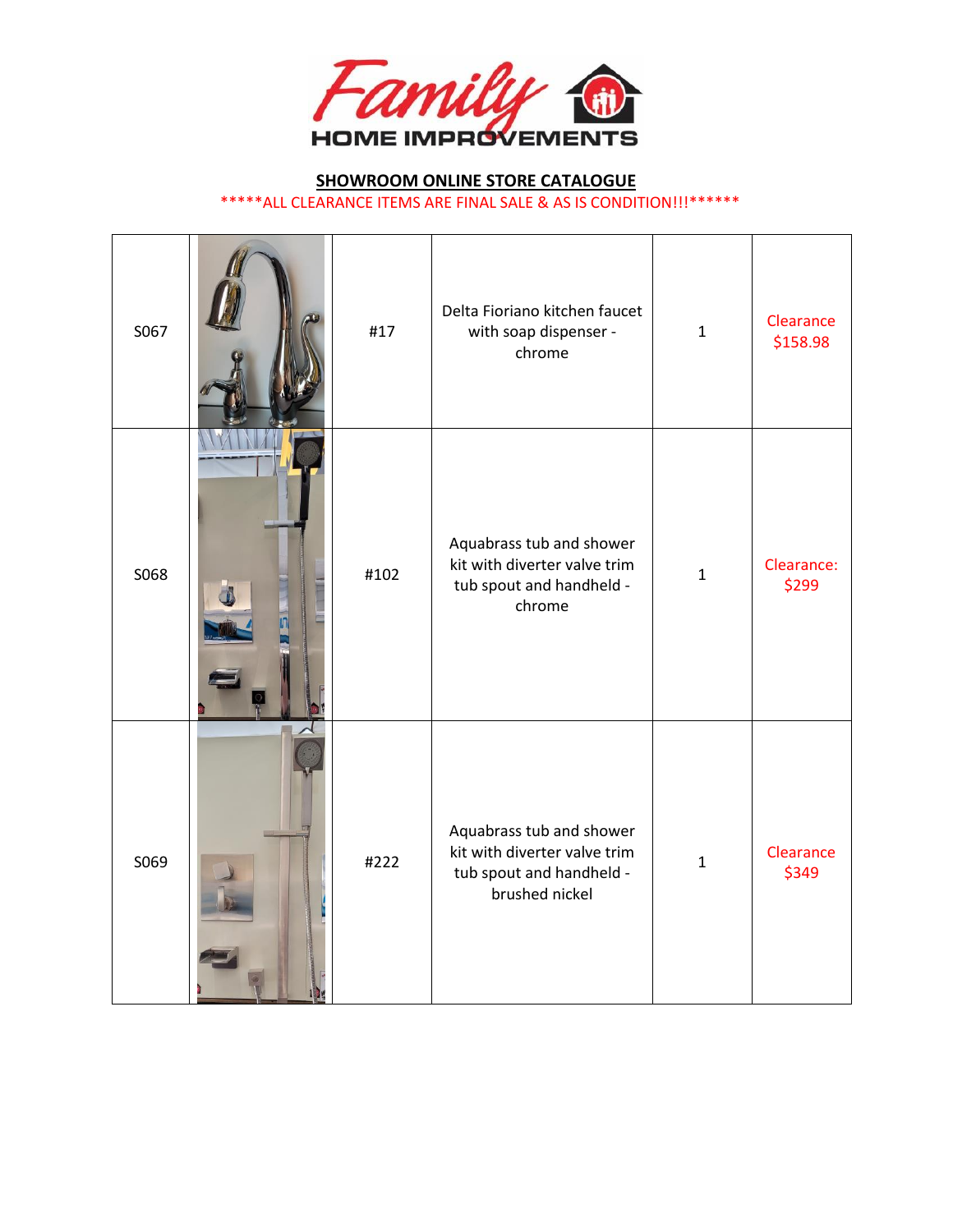

## **SHOWROOM ONLINE STORE CATALOGUE**

\*\*\*\*\*ALL CLEARANCE ITEMS ARE FINAL SALE & AS IS CONDITION!!!\*\*\*\*\*\*

| S070 | <b>KIZ</b><br><b>RAN</b> | #114    | Aqua Brass Madison shower<br>kit with diverter valve trim<br>and handheld - chrome                                | $\mathbf{1}$ | Clearance<br>\$299              |
|------|--------------------------|---------|-------------------------------------------------------------------------------------------------------------------|--------------|---------------------------------|
| S071 |                          | #61     | Proflo tub and shower trim<br>with shower head valve trim<br>and diverter tub spout -<br>brushed nickel #PF2830BN | $\mathbf{1}$ | Clearance<br>\$129              |
| S072 | <b>KOHLER</b>            | #45     | Kohler Memoirs tub and<br>shower kit with shower head<br>valve trim and diverter tub<br>spout - chrome            | $\mathbf{1}$ | Clearance<br>\$299              |
| S073 |                          | #39-#42 | Kohler Fairfax accessories -<br>toilet paper holder towel<br>ring robe hook and 18in<br>towel bar - chrome        | $\mathbf{1}$ | Clearance<br>\$92.00 for<br>set |